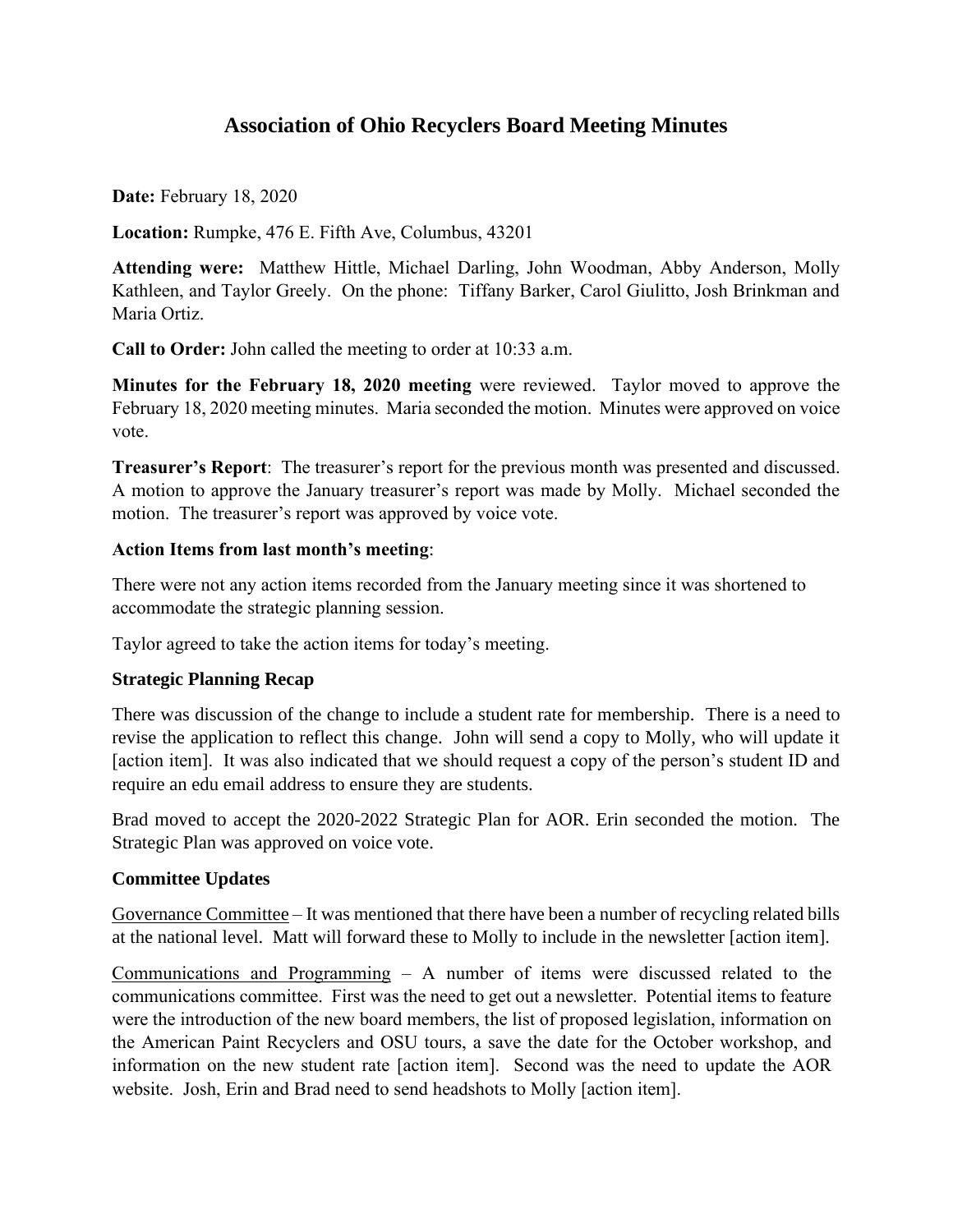Events – For the workshop, the location and date have been determined - the Grange Autobahn Center on October 14th. We just need to get a contract in place and confirm they can delay the downpayment so it works within the Recycling and Litter Prevention grant guidelines (cashes after July 1st). Erin will draft the save-the-date to send out [action item].

Relating to the 2021 Partner's Conference, the MOU has been signed by all three partners (SWANA, OALPRP, and AOR).

The tour dates planned at AMP and OSU were discussed. Josh recommended using Fricker's for lunch for the April 28th date. He will reserve the room there [action item].

Strategic Planning –The strategic planning committee held a call earlier in the month to discuss new member recruitment [action item]. a number of good ideas were presented. Another call should be scheduled soon.

Finance – Everyone needs to pay their dues [action item]. Matt will mail the checks from the PO box to Carol [action item]. Everyone should review the budget in google docs [action item].

# **Board Recruitment**

Some ideas were discussed for potential new board members. The current vacancies are for seats representing: recycling business, individual, and at-large. All expire 12/31/21. Josh agreed to contact his person at Habitat for Humanity. Michael will reach out to people at RET3 and Accurate IT, and Royal Paper. John will reach out to SWACO. Molly is to contact GoZero. [action items] Other potential SWMDs include GT and Hamilton.

### **New Business**

An idea for posting job seekers on our website/newsletters was presented. There was a number logistical questions, and Molly agreed to research how other groups are doing it [action item].

The meeting schedule for 2020 was drafted:

March 18: conference call April 28: American Paint Recyclers (tour) May 19: conference call June 16: Pratt (tour) July 21: OSU (tour) August 18: conference call September 15: TBD October 14: Workshop November 17: conference call